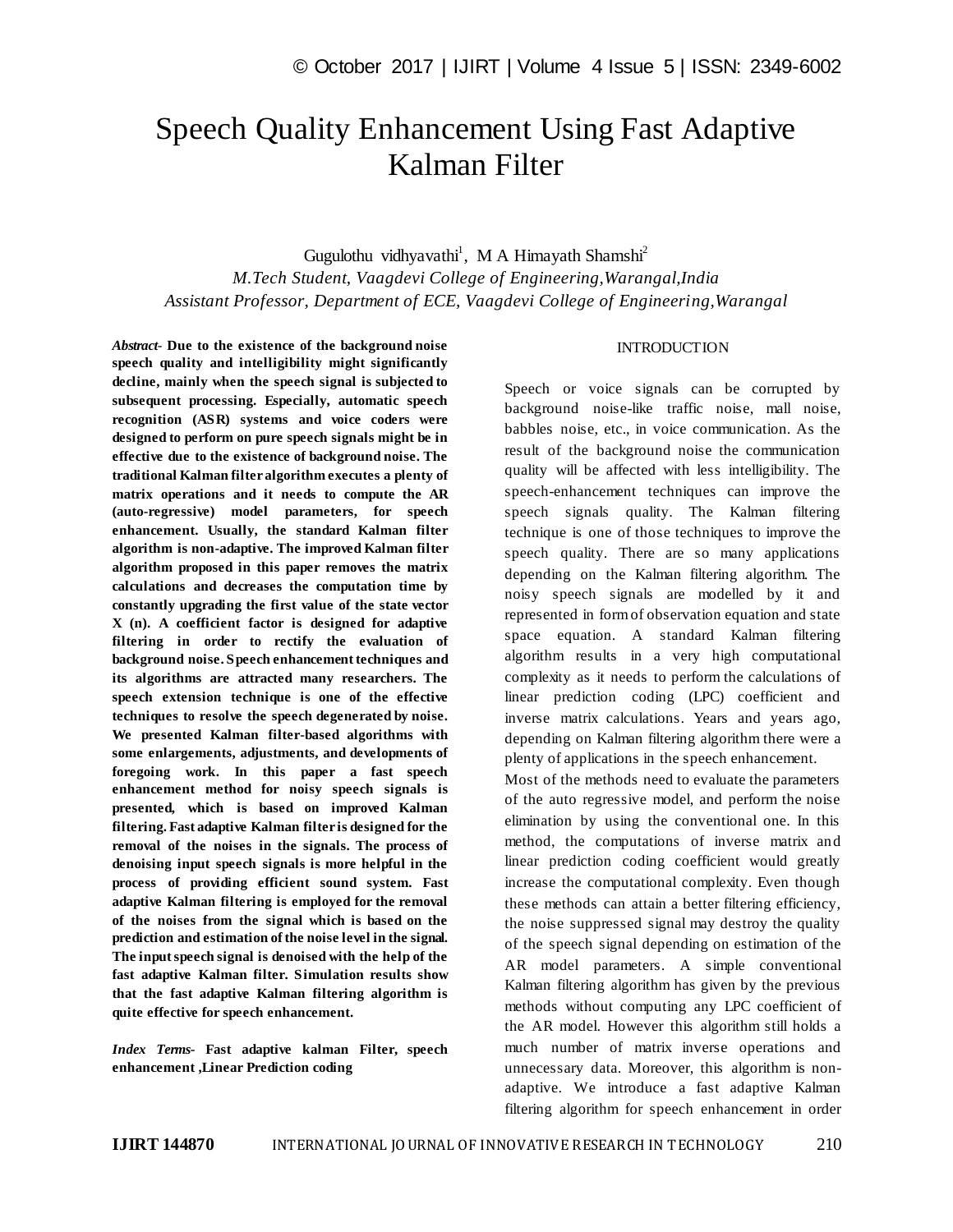to eliminate the drawback of the conventional Kalman filtering. This fast adaptive filtering method will constantly upgrades the initial value of a state vector  $X$  (n), so that it reduces the time complexity and eliminates the matrix operations. Literally, it is arduous to find which kind of background noise is exactly and it will affect the applications of the Kalman filtering algorithm. That is why we require a real-time algorithm in order to estimate the surrounding noise. In order to catch the real noise we add the forgetting factor to amend the evaluation of background noise by using the observation data accordingly. The fast adaptive algorithm of Kalman filtering is more efficient than the conventional Kalman filtering algorithm. In the meanwhile, it improves speech signal quality by reducing its running time. It has the good adaptability in order to have the robustness.

The main aim of the speech enhancement technique is to reduce or eliminate environmental noise without distorting the speech signal. In the Kalman filtering algorithm usually the speech signal is modeled as an autoregressive (AR) process with the LPC (linear prediction coding) coefficient and is known as an effective speech enhancement technique. So many filtering techniques have been developed to study the issue caused by the noise in the speech signal.

The advantage of the Kalman filtering for speech enhancement was formerly introduced by Basu and Paliwal. The simulation results show its distinct advantage on the Wiener filter, for the case where the estimated speech parameters are obtained from the clean speech signal. Here the clean speech is nothing but before being corrupted by the noise. Gibson et al. was proposed to improve the advantage of the Kalman filter by consolidating a colored noise in order to achieve the better enhancement performances for some particular class of noises. The drawback of the Kalman filtering algorithms is that they have not given any address to model parameters estimation problem. Gibson and Koo proposed an algorithm that repeats between the corrupted speech measurements of the Kalman filtering, and the enhanced speech waveform given by estimated speech parameters. The originating algorithm is known as an approximated EM algorithm.

Kalman filtering algorithm for speech enhancement Conventional Kalman Filtering Algorithm

An auto regressive (AR) process can be represented in the form of speech. An all-pole linear system output is essentially an auto regressive (AR) process, which is driven by white noise sequence. Therefore the speech signal at n-th time instant, s (n) is given by:

$$
s(n) = \sum_{i=1}^{L} \alpha_i(n) \times s(n-i) + \omega(n)
$$

Where,

 $a_i(n)$  is the LPC coefficient and,

W (n) is the white Gaussian noise with mean zero and variance  $\delta_{\rm u}^{2}$ .

In the real environment, due to an additive observation noise  $v(n)$  the speech signal  $s(n)$  is degraded. V(n) is the additive observation noise with mean is zero, and its variance is  $\delta_v^2$ . An additive observation noise is not related to s(n).

The above equation can be expressed as the state equation which is given by

[State equation]

$$
X(n) = FX(n-1) + Gu(n)
$$
  
Where

1. The sequences  $u(n)$  is the Gaussian white noise whose mean is zero and the variances is  $\delta_u^2$ .

2.  $X(n)$  is the L $\times$  1 state vector

$$
X^T(n) = [s(n-L+1)...s(n-1),s(n)]
$$

3.  $F(n)$  is the L  $\times$  L transition matrix

|  | $a_L(n)$ $a_{L-1}(n)$ $a_{L-2}(n)$ $a_{1(n)}$ |  |  |
|--|-----------------------------------------------|--|--|

4. G is the  $L\times1$  input vector which is defined as follows:

$$
G=[0\ 0\ \ldots\ \ldots\ 1]
$$

When only the noise corrupted signal y (n) is available, the observation process can be written in the following form:  $y(n) = s(n) + v(n)$ 

This equation can be written in the matrix form as follows:

 $y(n) = H x(n) +v(n)$ 

Where

1. The sequences v (n) is Gaussian white noise whose mean is zero and the variances is  $\delta_v^2$ .

2.  $x(n)$  is the state vector already defined by equation (4)

3. H is the observation matrix given by:

 $H = G^T = [0 \ 0 \dots \ 0 \ 1]$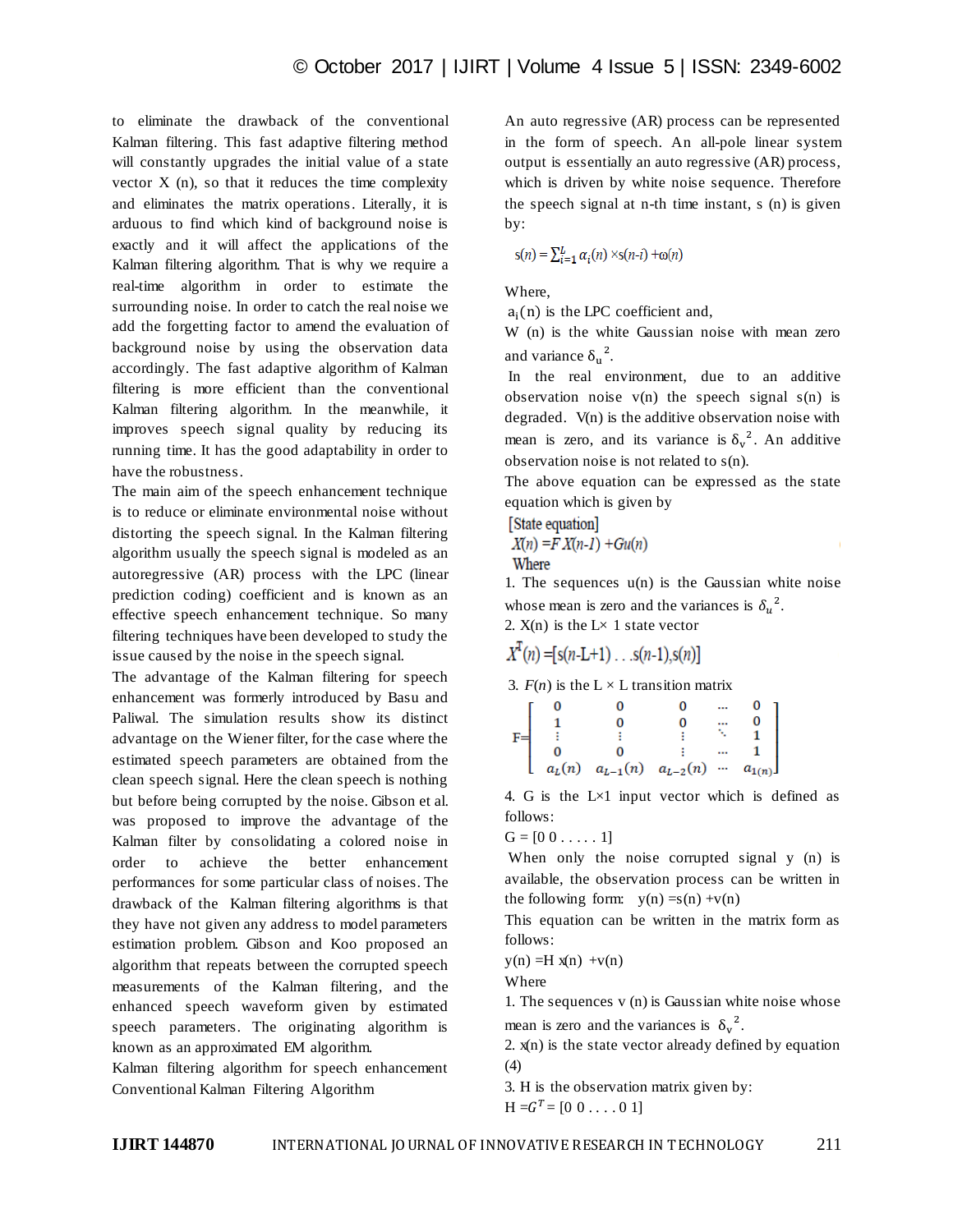The conventional Kalman filtering is using the LPC coefficient to estimate the observations of the speech signal [6]. This part require half the time of the whole algorithm. In [2] the transition matrix F and the observation matrix H are modified. They has defined as

$$
\text{F=H=}\left[\begin{array}{ccccc} 0 & 0 & 0 & \cdots & 0 \\ 1 & 0 & 0 & \cdots & 0 \\ \vdots & \vdots & \vdots & \ddots & 1 \\ 0 & 0 & \vdots & \cdots & 1 \\ a_L(n) & a_{L-1}(n) & \cdots & \cdots & a_{1(n)} \end{array}\right]
$$

It also has defined the L×1 state vector,  $X(n) =$  $[S(n) ... S(n-L+1) S(n-l+2)]$ , the *L*<sup>1</sup> input  $Q(n)^T = [S(n) \ 0 \dots 0]$ , and L×1 the observation vector

 $R(n) = [1, v(n), \dots v(n-l+2)]$ , finally the state equation and observation equation can be rewritten into the matrix equations by

[State equation]

$$
X(n) = F \times X(n-1) + Q(n)
$$

[Observation equation]  $Y(n) = H \times X(n) + R(n)$ 

Then the recursion equation of Kalman filtering algorithm is given below. In this case the noise variance  $\delta_{\rm v}{}^2$  is known.

The Kalman filtering algorithm provides the updating state vector estimator equations

[Initialization]  
\n
$$
X(0 | 0) = 0, P(0 | 0) = I
$$
  
\n $R_v(n) = \delta_v^2, G = [0 0 ... 1]$   
\n $R_s(n)[i,j] = \begin{cases} E(Y(n) \times Y(n)) - \delta_v^2 & (i, j = 1) \\ 0 & (others) \end{cases}$   
\n[Iteration]  
\n $e(n) = y(n) - H \times X(n/n - I)$ 

 $P(n/n-1) = F \times P(n-1/n-1) \times F^{T} + G \times R_{s}(n) \times G^{T}$ 

$$
K(n) = P(n-1/n-1) \times H^T \times [G \times P(n/n-1)G^T + R_s(n)]^T
$$

 $X(n/n-1)=F\times X(n-1/n-1)$ 

$$
X(n/n) = X(n/n-1) + K(n) \times e(n)
$$

$$
P(n/n) = [I-K(n)H] \times P(n/n-1)
$$

### Where

 $1.X(n/n - 1)$  is the minimum mean-square estimate of the state vector  $X(n)$  given the past  $n - 1$ observations  $y(1) \ldots$ ,  $y(n-1)$ 

2.  $X(n/n - 1) = X(n) - X(n/n - 1)$  is the predicted state-error vector

3.  $P(n/n - 1) = E[x(n/n - 1)XT(n/n - 1)]$  is the predicted state- error correlation matrix

4.  $X(n/n)$  is the filtered estimate of the state vector  $x(n)$ 

5.  $X(n/n) = X(n) - X(n/n)$  is the filtered state-error vector

6.  $P(n/n) = E[X(n/n) \times XT(n/n)]$  is the filtered state error correlation matrix

7. e(n) is the innovation sequence

8. K(n) is the Kalman gain

Here the number of iterations is equal to the number of speech signal sampling points. Hence there exists time complexity.

Perceptual Kalman Filtering Algorithm

From the equations of the conventional Kalman filtering, one can find large number of matrix operations which leads to an increase in the computational complexity. Hence the complexity of the algorithm is reduced to maximum extent. To avoid the matrix inverse operation in the improved filtering method, calculation of s(n) is alone done. The estimated speech signal can be retrieved from the state vector estimator

 $s(n) = H \times X(n/n)$ 

The recursive equations of the perceptual Kalman filtering are defined as:

[Initialization]

s(0)=0,  $R_v(n) = \delta_v^2$ ,  $R_s(n) = E(y(n) \times y(n)) - \delta_v^2$ [Iterations]

$$
K(n)=R_s(n)/\left(R_s(n){\times}R_v\right)
$$

$$
s(n) = K(n) \times y(n)
$$

Fast adaptive Kalman filtering algorithm

There are always noise changes with the surrounding environment. To design the fast adaptive Kalman filtering algorithm, we need to know information about environmental noise for that it is necessary to constantly update the estimation of noise. Here in the fast adaptive Kalman filtering algorithm, it can constantly update the estimation of background noise and update the threshold U. So it consists of two steps.

1) Updating of variance of noise is obtained by

## $R_v(n) = (1-d) \times R_v(n) + d \times R_u(n)$

Where d is the loss factor which limits the memory of the filtering. As proposed by [3]'d' is defined as:

$$
d=\frac{1-b}{1-b^{t+1}}
$$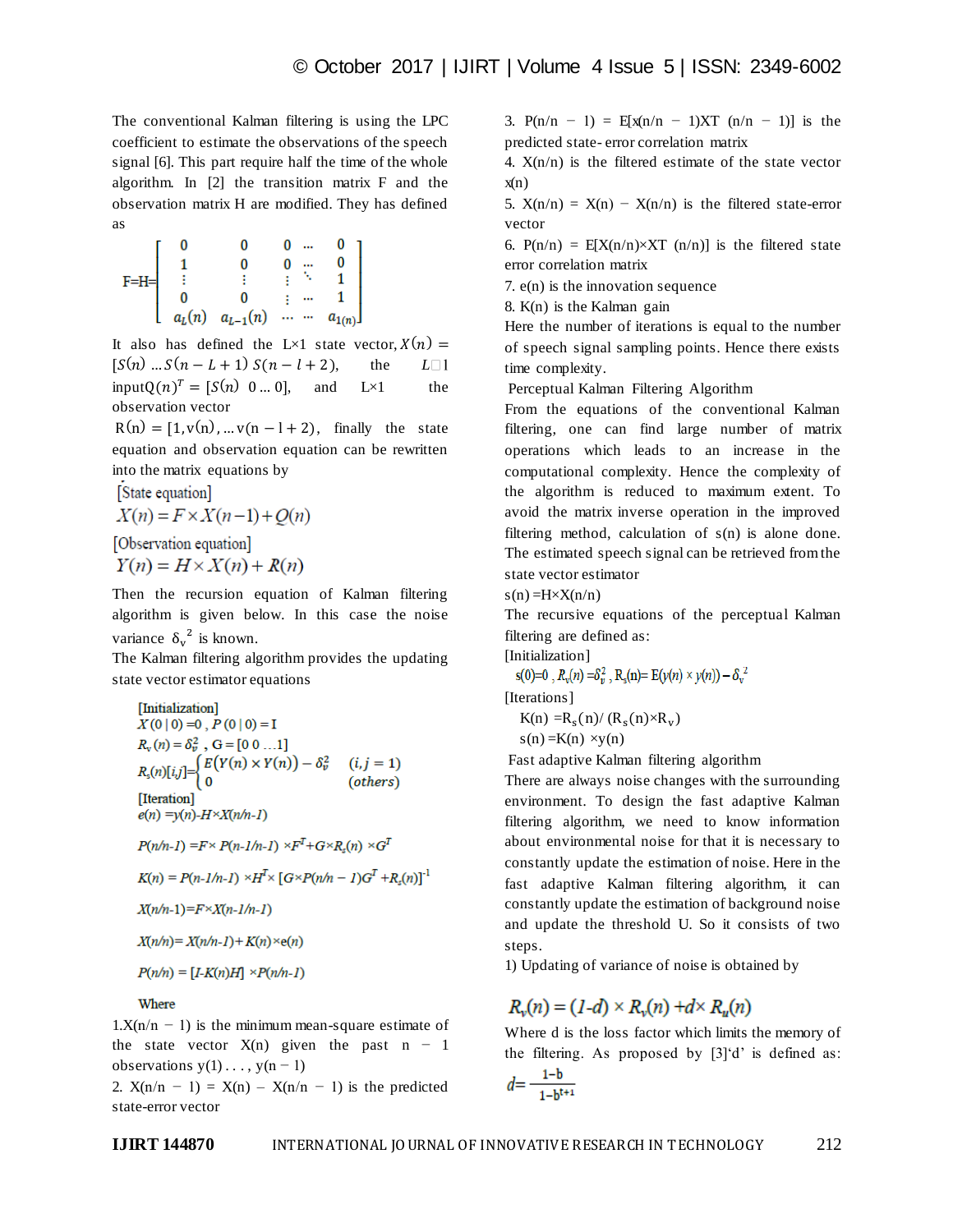Where, b is a constant whose value ranges in between 0.95 and 0.99. The loss factor d is used to reduce the error.

2) Updating of the threshold is known from  $U=(1-d)\times U+d\times R_u(n)$ 

Here the loss factor d is used which can reduce the error. We always compare the *R*u(*n*) [variance of the current speech frame] with the threshold *U* which is updated above. We calculate the SNR of current speech frame and the whole speech signal and compare them.

$$
SNR_1(n) = 10log_{10}\left(\frac{\delta_r^2(n) - \delta_v^2(n)}{\delta_v^2(n)}\right)
$$
  

$$
SNR_0(n) = 10log_{10}\left(\frac{\delta_x^2(n) - \delta_v^2(n)}{\delta_v^2(n)}\right)
$$

Where n is the number of speech frames, and  $\delta_v^2$  has been updated in order to achieve a higher accuracy. The speech frame is noise when  $SNR_1(n)$  is less than or equal to  $SNR_0(n)$ ,  $SNR_0(n)$  or is less than zero, and then these frames will be follow the second limitation  $R_u(n) \leq U$ . However, if  $SNR_1(n)$  is larger than  $SNR_0(n)$ , the noise estimation will be attenuated to avoid damaging the speech signals. According to [7], this attenuation can be expressed as

$$
R_{\rm v}(n) = R_{\rm v}(n)/1.2
$$

The whole algorithm for A Fast Adaptive Kalman Filter is as follows:

[Initialization]  $s(0) = 0$ ,  $R_v(1) = \delta_v^2(1)$ 

[Iterations]

If  $SNR_1(n) \leq SNR_0(n) \parallel SNR_0(n) \leq 0$  then

If  $R_u(n) \leq U$  then

- 1)  $R_v(n) = (1-d) \times R_v(n) + d \times R_u(n)$ End
- 2)  $d=(1-b)/(1-b^2)$
- 3)  $U=(1-d)\times U+d\times R_u(n)$ Else

4) 
$$
R_v(n) = R_v(n)/1.2
$$

End

- 5)  $R_s(n) = E(y(n) \times y(n)) R_v(n)$
- 6)  $K(n)=R_s(n)/(R_s(n)+R_v(n))$ 7)  $s(n) = K(n) \times y(n)$ .

### **CONCLUSION**

A fast adaptive Kalman filtering algorithm has presented in this paper for speech enhancement, which designs a coefficient factor and eliminates the matrix operations. The subjective evaluation results and numerical results showed that our proposed algorithm is adequately effective. Conspicuously, as the proposed method involves two-step multiplications in each procedure, it needs less running time. When the speech signals are degenerated by the colored noise, the SNRout of our method is higher. Depending on the fast adaptive Kalman filtering process, the input speech signals were denoised by using a signal subspace algorithm. A denoised speech signals is employed in our proposed approach, were more useful in speech applications. It is concluded that this proposed algorithm is quite simpler and reduces the computational complexity without relinquish the standard speech signal.

Furthermore, based on this paper we will improve the adaptive algorithm to make it a more meticulous evaluation of background noise. However, the proposed algorithm will be applied to the embeddedspeech-recognition system in order to improve the robustness of the system, at the hardware level.

### REFERENCES

- [1] Zhang Xiu-zhen, FU Xu-hui, WANG Xia, Improved Kalman filter method for speech enhancement. Computer Applications, Volume.28, pp.363-365, December.2008.
- [2] Nari Tanabe, Toshiniro Furukawa , Shigeo Tsujii. Fast noise Suppression Algorithm with Kalman Filter Theory. Second International Symposium on Universal Communication, 2008.411-415.
- [3] Nari Tanabe, Toshiniro Furukawa ,Hideaki Matsue and Shigeo Tsujii. Kalman Filter for Robust Noise Suppression in White and Colored Noise. IEEE International Symposium on Circuits and Systems, 2008.1172-1175.
- [4] WU Chun-ling, HAN Chong-Zhao. Square-Root Quadrature Filter. Acta Electronica Sinica, Volume.37, No.5, pp.987-992, May.2009.
- [5] XIE Hua. Adaptive Speech Enhancement Base on Discrete Cosine Transform in High Noise Environment. Harbin Engineering University, 2006.